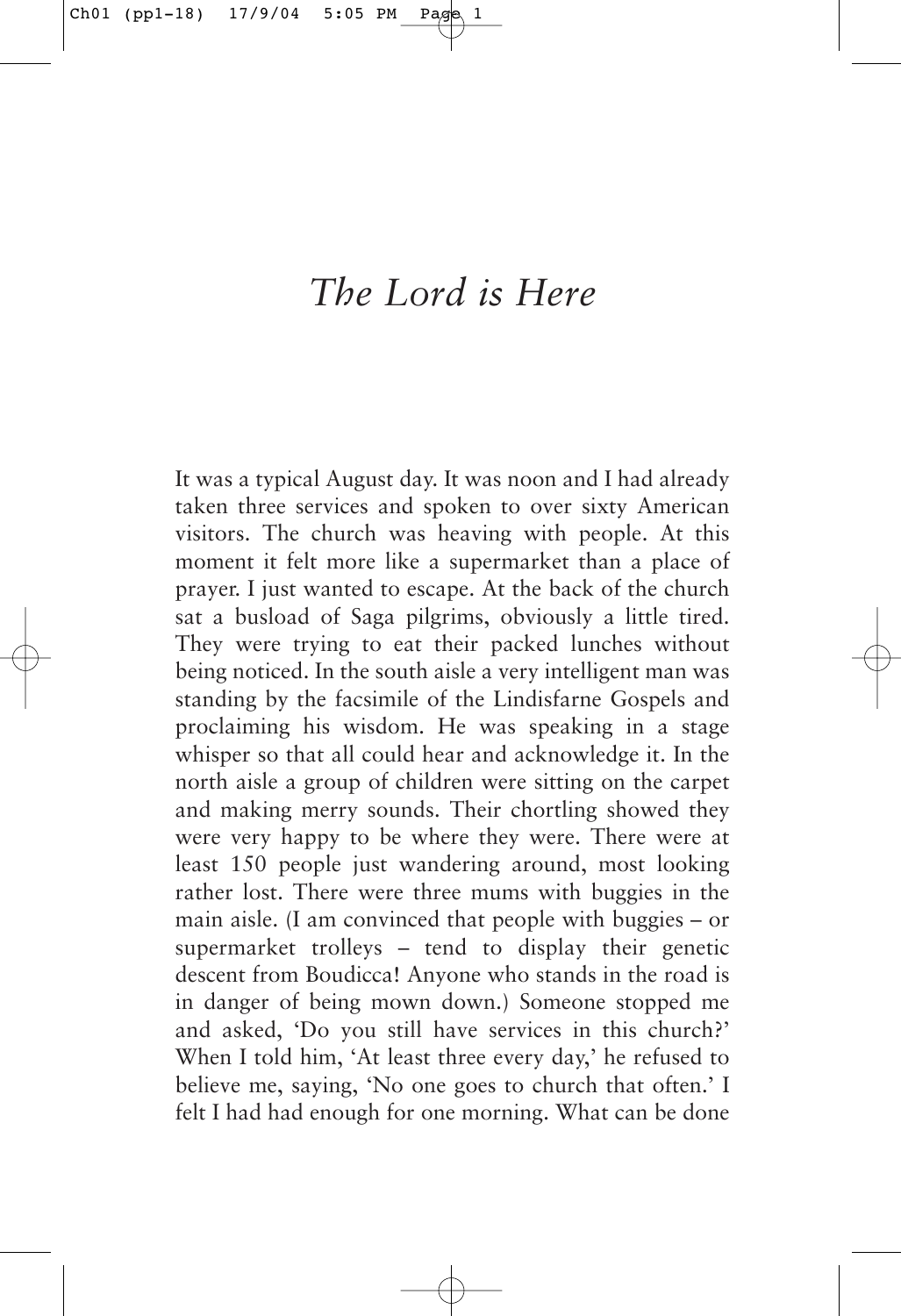with such a madding crowd? With the excuse of lunch, it was time to escape this busy place.

Before I could get to the door, in strode a group of young people. They made straight for the front pews on either side of the main aisle. As there were about twenty of them, they almost filled four pews. After a deep bow to the east, they all knelt except one. This was a pretty young woman who stood with arms raised in prayer. Suddenly, the whole church was silent. The air began to tingle. There was some strange power at work. You could actually feel it. No one in the church dared to move. The children were the first to sense the change and became absolutely still and quiet. The loud speaker ceased from his lecture. The Saga pilgrims stopped eating their sandwiches and bowed their heads. All were being touched by something deep and mysterious. You could actually feel something with your whole being. There was a sense of expectancy in the air. We were waiting for something to happen. After a while, the young woman lowered her arms. The whole group then arose, made a bow and went out. They left a hushed building and people that were aware that something special had just taken place. How long the vibrant silence lasted I could only guess. It must have been at least two or three minutes.

Who were these young folk? What had made them come here and what were they doing in the church? I could not resist following them out and enquiring about their visit. Sadly, I should have been able to guess they were not English. In fact they could not speak English except for one young man. His sentences were slow and thoughtful. 'We are from Slovakia. As Christians, we have a new freedom. To celebrate our new liberty, we sought one of the holiest places we had heard of and came to give thanks to God. Our pilgrimage is one of thanksgiving.'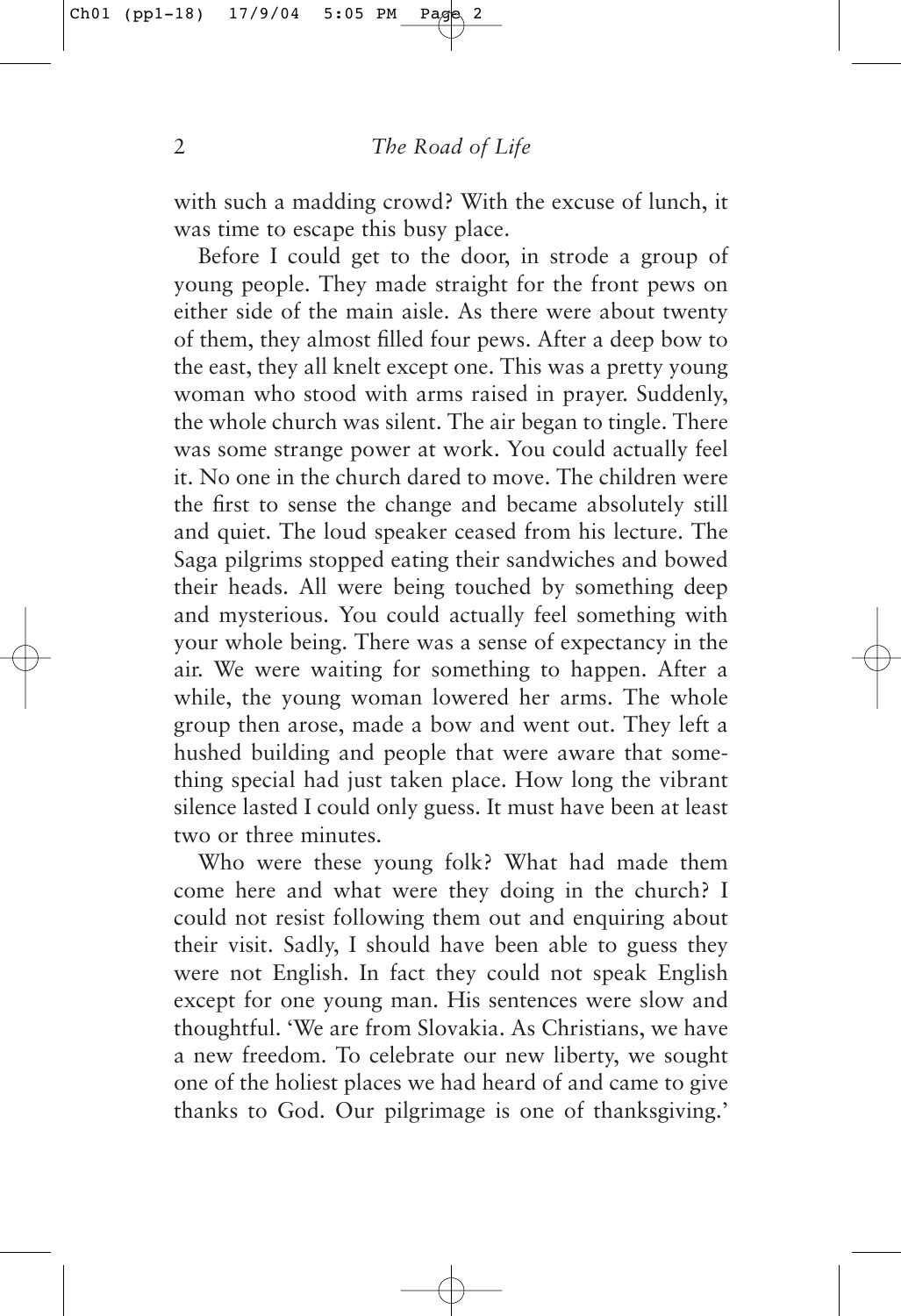Needless to say, I was deeply moved by the directness and simplicity of his statements. It was the next sentence that caused me much joy and amusement. 'I hope that we did not disturb anyone.' I could only take his hand and say, 'Thank you. I believe that you have disturbed us all by revealing the presence that is ever with us. God bless you all on your journey.'

I would never see these young people again but what they did that busy August day would remain with me for ever. Without words they had introduced our visitors to the holy and the mysterious. Their faith gave them a confidence, not in themselves but in their God. They rejoiced in his presence and helped others to be more aware of the God in their midst. I am sure they did not need to come to the Island to find God, they knew that God was with them. They did not come to proclaim God, yet their very lives and actions said, 'God is with us.'

Here was I, called to look after a holy place and I was ready to write it off for the day because of the crowds. Was I not in danger of excluding God from the fullness of life, from busyness and human encounter? This group of young folk said strongly, without words, 'God is here. His presence is with us.' They rejoiced in a presence that was part of their daily life. They were not seeking God on the Island, they were here to give thanks that God was with them in their joys and sorrows, in their captivity and in their new-found freedom. Yet some of the visitors to the church that day would remember how these young folk brought God to them. I am sure these young worshippers had no thought of being missionaries. They did not come to preach. Yet, their lives spoke far louder than words. They did not come to talk about God but they did introduce a whole group of people to a presence that day. In many ways these young folk reminded me of the early Celtic saints.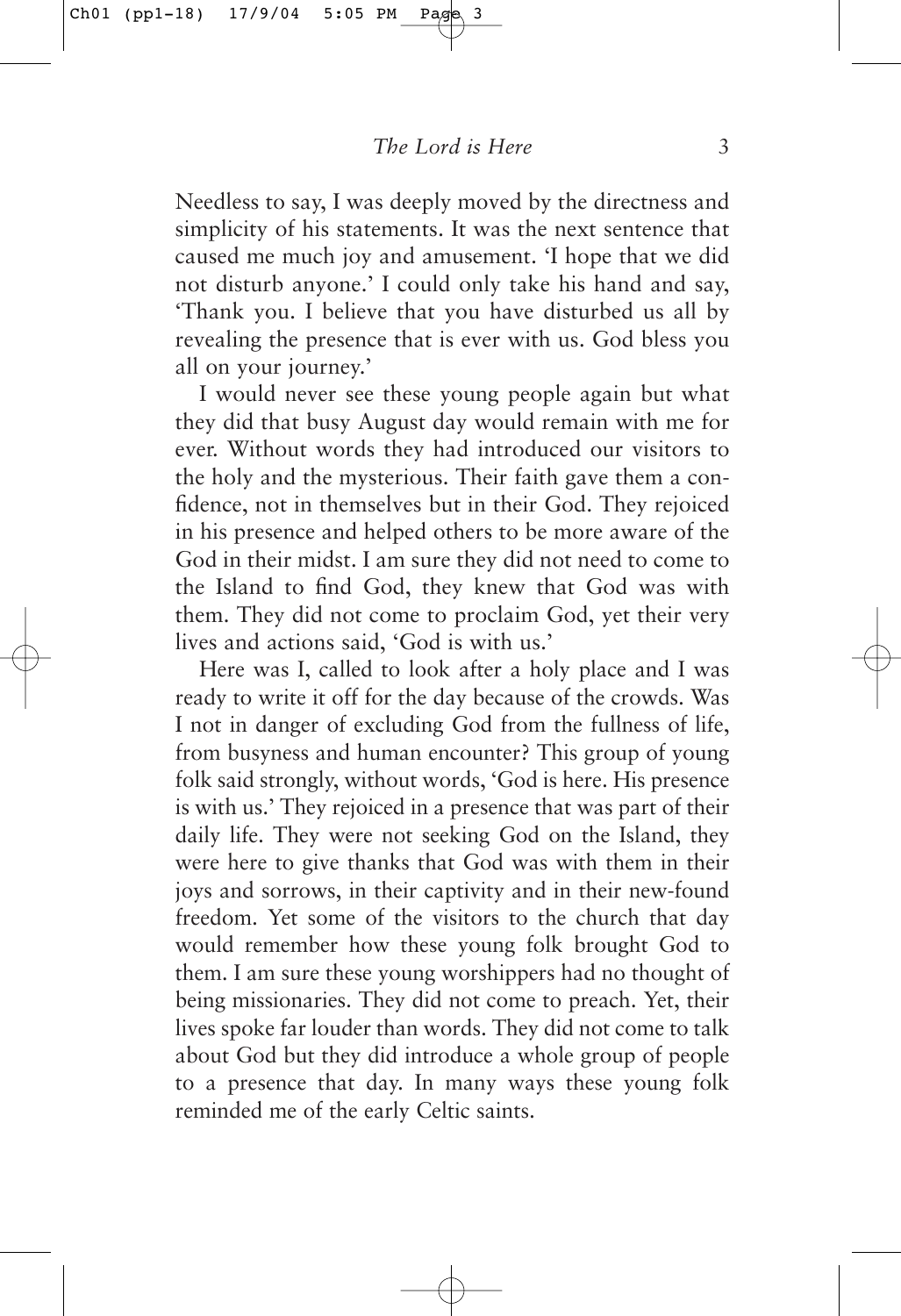The Celtic saints were said to leave their homes *peregrini pro Dei amore* or *peregrini pro Christi amore*, that is, as 'pilgrims for the love of God' or 'pilgrims for the love of Christ'. This would distinguish them from those who were just wanderers, or in our terms tourists. The word *peregrini* means wanderers or travellers. Because of their different pattern to the stars, the planets were called 'wandering stars'. For these early Christian travellers it was not wanderlust or the desire to see new places that made them leave their homes and monasteries, it was the call and the love of God. In their journey along the road of life they sought the depth to their own existence and a closer awareness of the presence of God. They would have happily said the words of a modern writer:

> God our pilgrimage impels, To cross sea-waste or scale life-fells; A further shore, One hill brow more, Draws on the feet, or arm-plied oars, As our soul onward, upward soars. (G. R. D. McLean, 1961, p. 55)

Pilgrimage is often not just a seeking of God but a response to his call. The journey is not only to find God, it is to travel in his presence and to journey deeper into the mystery and wonder of that presence and love. Every seeker is responding to a call to something higher and nobler, or to an emptiness that yearns to be filled. In fact emptiness and boredom are often a call for us to move on and to be changed. We all know there are greater meanings and depths to life and are challenged to come out of our safety and security. We need to recognize that our restlessness is often the call to look in new directions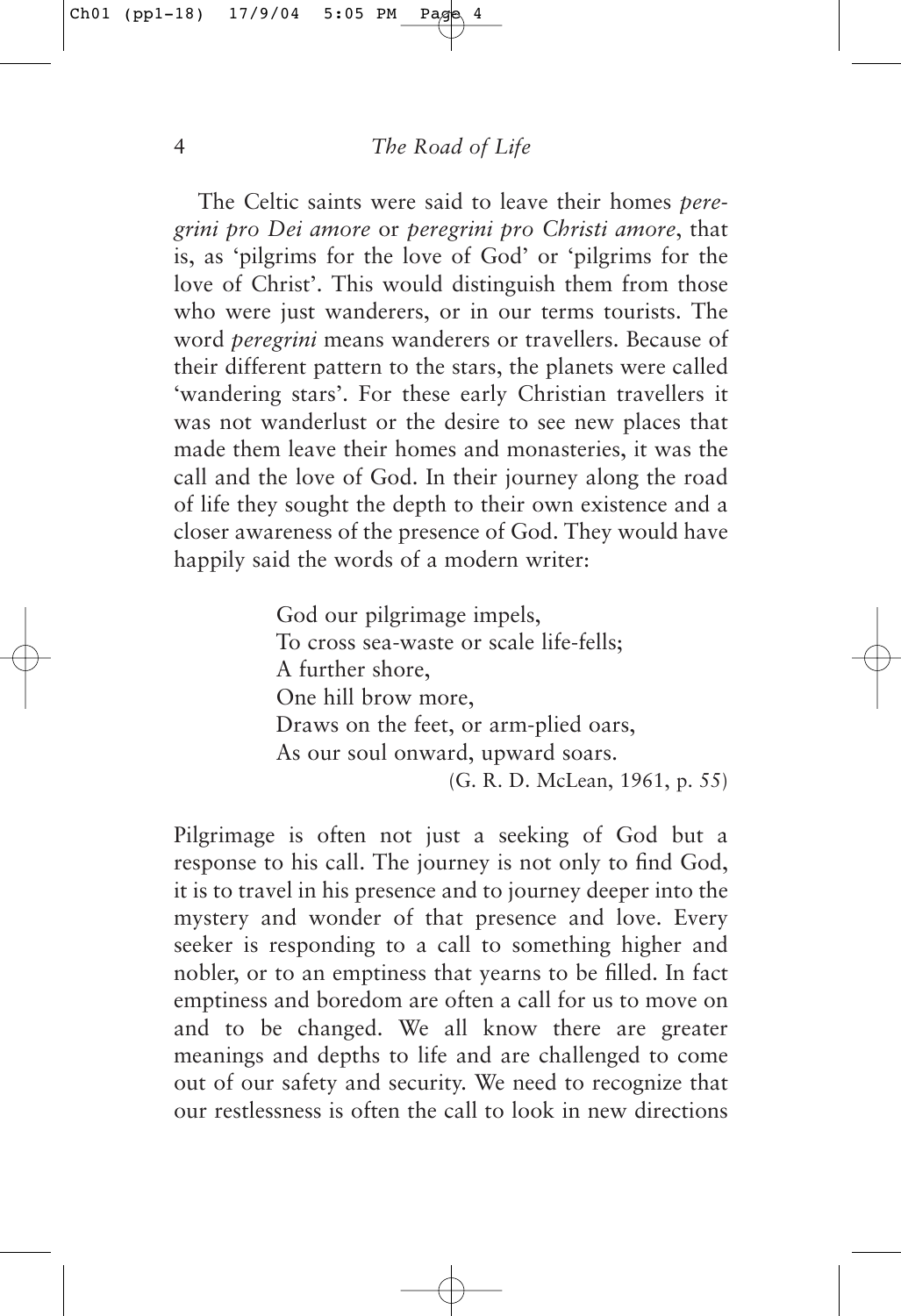that we may discover the presence and love of God which is about us. How well we should heed the words of St Augustine of Hippo, 'Lord, our hearts are restless until they rest in you.'

Sometimes we have to move out beyond the safe and the secure to become more aware of the mystery of our world. Leaving the familiar and predictable for a while gives us a better chance of moving on in our lives. Dislocation can deepen our awareness. We take our wrists for granted but if we dislocate a wrist we realize just how important it is to us. Dislocation can make us appreciate our home and our way of life. The Celtic saints, by living as strangers in a strange land for Christ's sake, were able to deepen their awareness of the reality that they were citizens of another kingdom. By going away from home they discovered that they were *Hospites mundi*, 'Guests of the world'. This did not mean they did not belong to the world, or that they did not like the world. They often showed a great love for the world. But they acknowledged that, for them, it was a transitory place, a place of perpetual change that was only part of their life. They recognized that they were travellers on the road of life. For pilgrimage to be real it has to be a moving experience! The outer journey is a visible sign that we are being moved and changed in our inner being. More important than the place that we are travelling to is our attitude, our intention and the involvement of our heart.

I had a very holy site, the church on Holy Island, to look after and saw only bustle and crowds. A group of young people came and placed themselves before God! Without words they proclaimed the presence of God in our midst. I did not go for my lunch until I had returned to the church and said the words of Jacob, 'Surely the Lord is in this place and I did not know it.'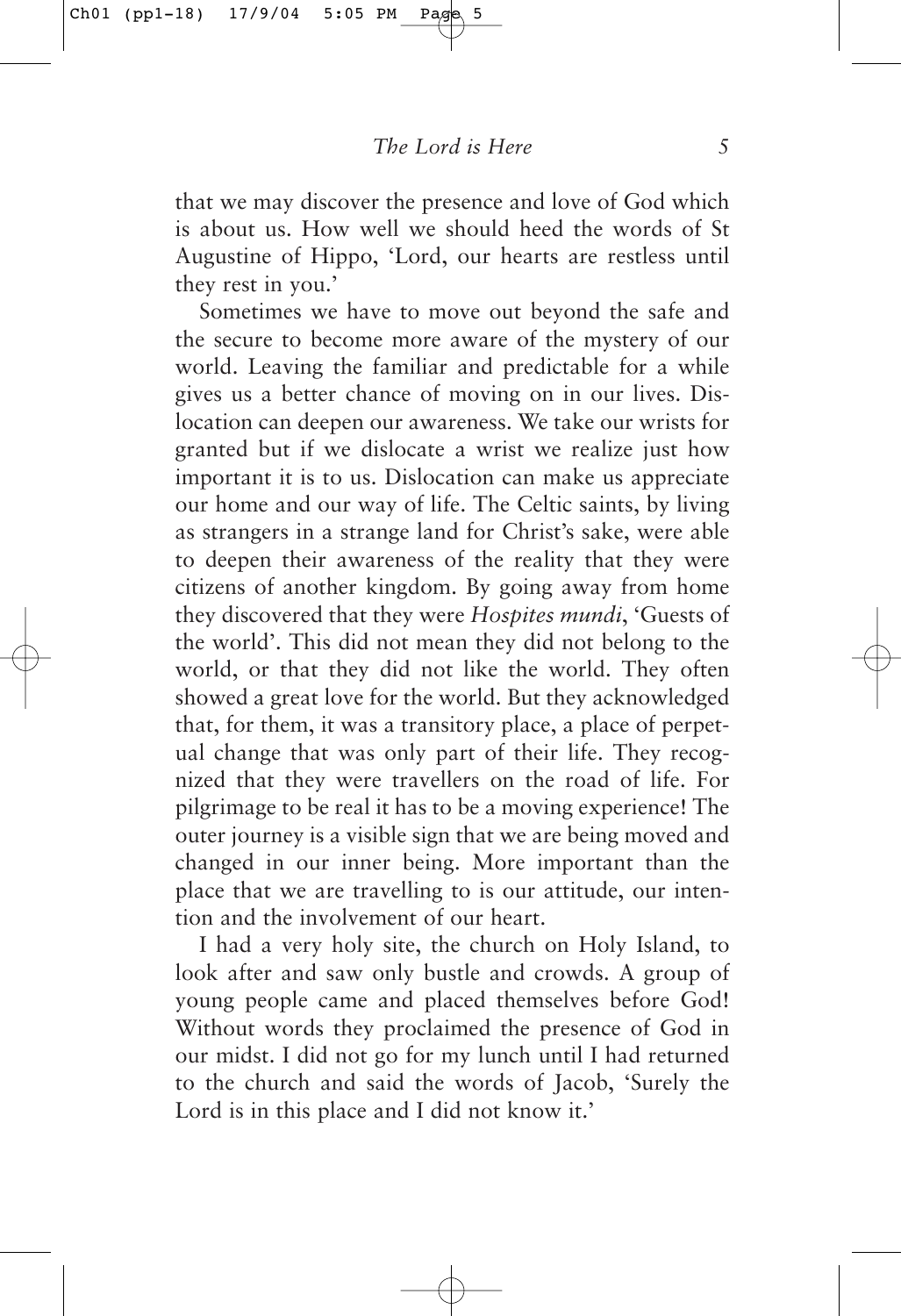There are two Irish sayings that I like: 'It is not by your feet alone you can come to God.' And, 'Your feet will bring you to where your heart is.' Travel for the sake of it can often help you to avoid being a pilgrim. To fill your eyes and your mind with new places and new experiences will not benefit you unless the heart is touched. Here is some advice from medieval Ireland to those that travel to Rome; you could change the destination to any place:

> Going to Rome? Going to Rome? It will bring much trouble, little gain. Your long journey could be in vain. The King you seek, will only appear If in your heart you brought him here.

I have met 'pilgrims' who are wearied with their journey and long for the comfort and familiarity of home. One little Northern lad expressed it well, 'What's here? There's not even a chip shop!' Some are not at home anywhere and so pilgrimage often leaves them unchanged. I see pilgrims reflecting the feeling of Matthew Arnold in his poem 'The Grand Chartreuse',

> Wandering between two worlds, one dead, The other powerless to be born With nowhere yet to rest my head.

One man reflected this when he asked if he could stay for our evening service. He said, 'I will sit right at the back, I do not want to be involved.' I could not say to him this was not possible. If he was not involved he could not possibly understand what we were doing. We were placing our hearts before our God. We were offering our whole being. The words might sound dull and boring to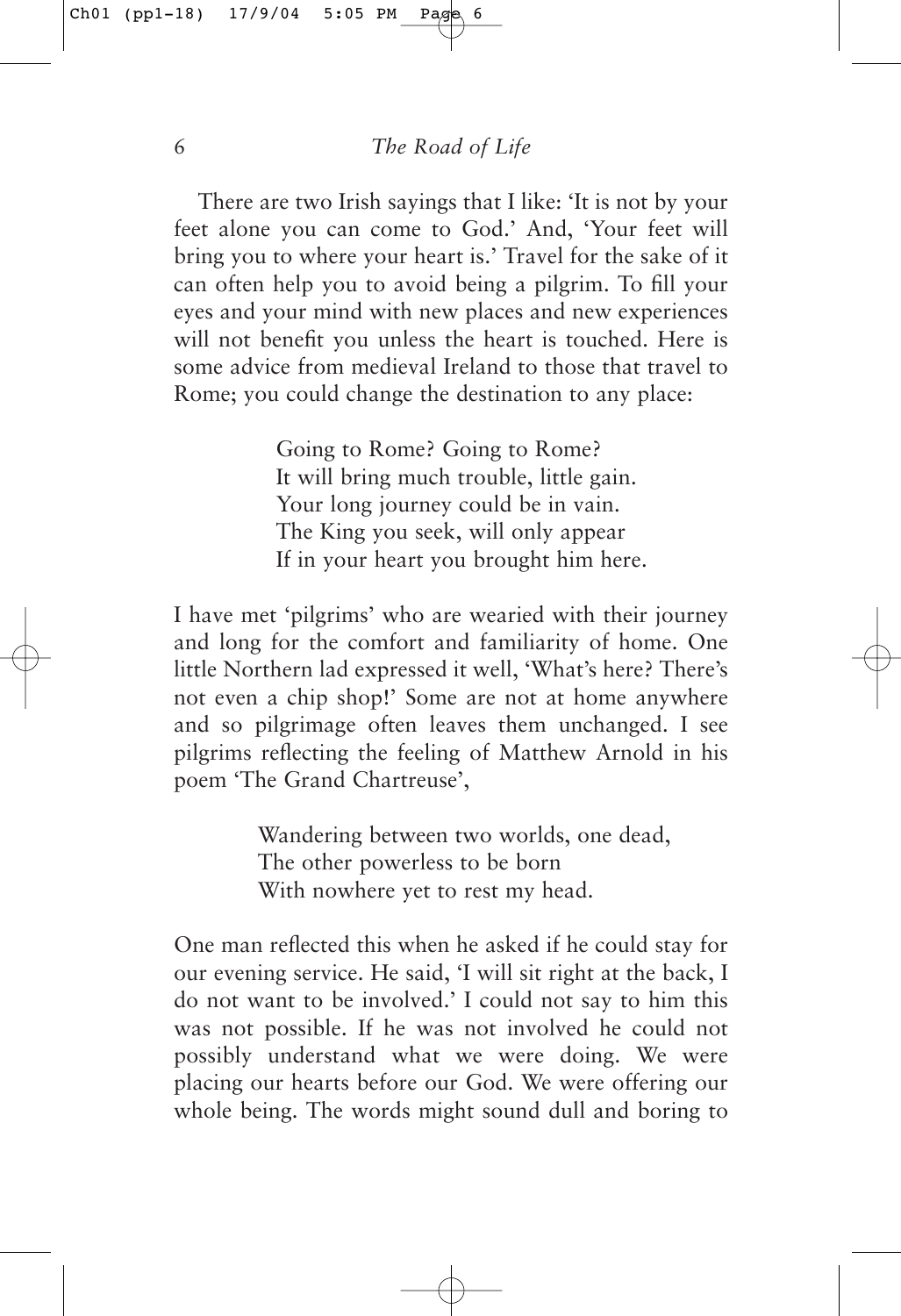an outsider but for us this was a love affair. You cannot really understand a love affair if you have no involvement. Yet God is gracious; perhaps God would touch this man through our words and actions. If the heart is not involved in the journey it will benefit us little. I believe we have dual citizenship: we belong to two worlds and should enjoy them both. Too often Christians give the impression you should turn your back on this God-given world. God has created this world and loves it. If we despise the creation and reject it how can we learn to love the Creator? Take to heart the words of St Ignatius Loyola:

God freely created us so that we might know, love and serve him in this life and be happy with him for ever. God's purpose in creating us is to draw forth from us a response of love and service here on earth, so that we may obtain our goal of everlasting happiness with him in heaven.

All things in this world are gifts of God, created for us, to be the means by which we can come to know him better, love him more surely and serve him more faithfully.

As a result, we ought to appreciate and use these gifts of God insofar as they help us towards our goal of loving service and union with God. But insofar as any created things hinder our progress toward our goal, we ought to let them go.

(*The Spiritual Exercises*,

The Institute of Jesuit Sources, 1978, p. 23)

In order that we may live well, we need to be sure of our relationship with this world and the next. The young folk who gave silent thanks to God did so for the new freedom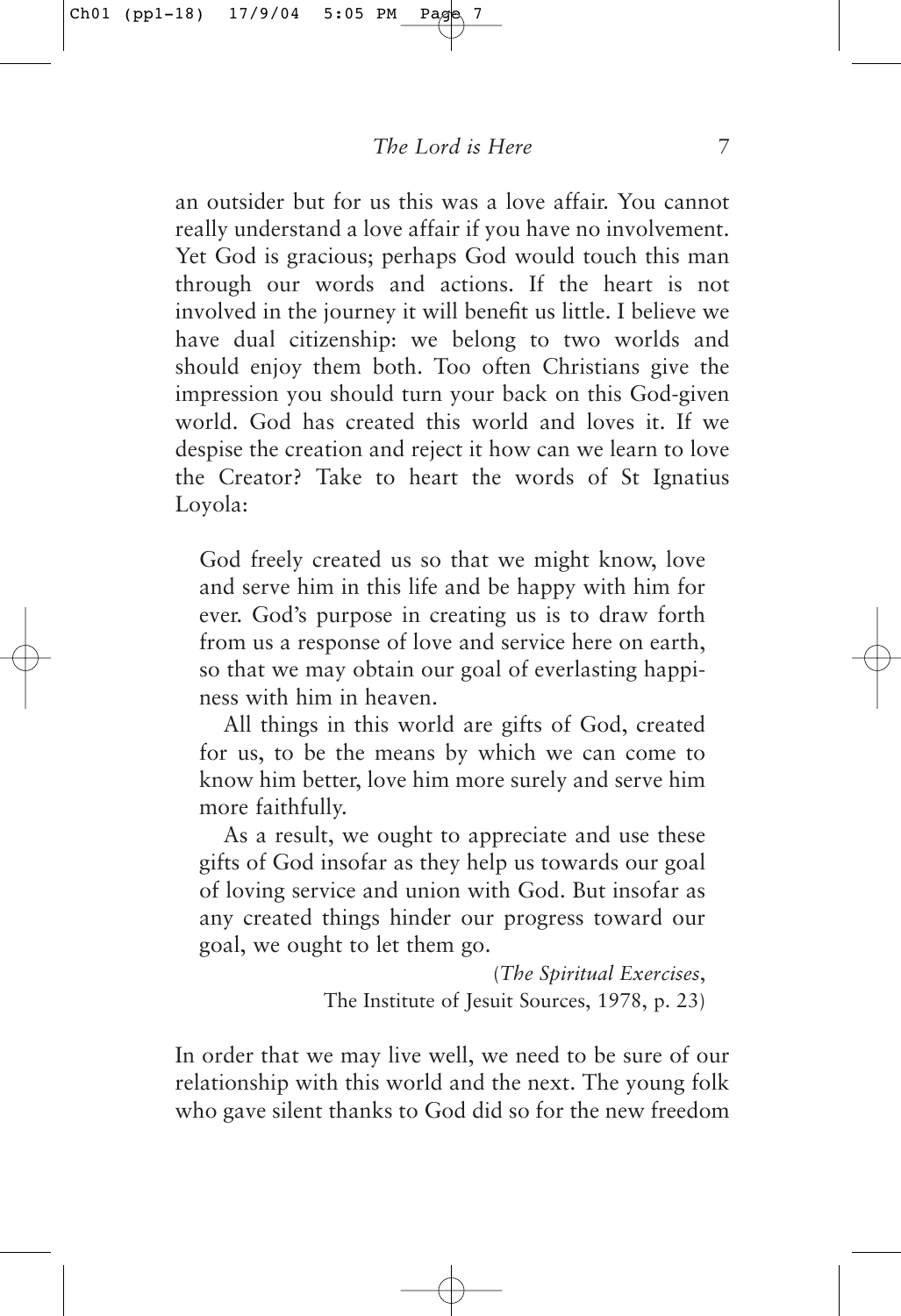that they had in this world. No doubt that freedom reflected their longing for the glorious freedom of the children of God.

Teilhard de Chardin outlines the dangers of a divided heart and mind if we do not love God and the world aright. He suggests that most Christians are in danger of becoming 'distorted, disgusted, or divided'. We become distorted when we deny our taste for the tangible world and make ourselves look at purely religious objects. To do this we need to banish so much of the beauty and splendour that is about us. In denying our natural love for the world we distort the truth about ourselves and our God. The disgusted decide that the world is too wonderful to deny and they turn their backs on God, like the man who went away sorrowing because he had too many riches. They seek to live thoroughly human lives without recourse to any higher being. Yet they know in themselves that there is more to this world and in themselves than they are acknowledging. To deny all mystery and wonder is to diminish ourselves and our horizons. The third group is the most common and that is the divided. They give up any attempt of making sense of the situation; they never belong wholly to God or wholly to things. Such people often live by double standards and are seen as insincere.

We can all experience this division in ourselves at times. There are many times in our lives when we are not wholly there, when we are not giving our attention or ourselves. To travel in body but not in spirit is to be a tourist but not a pilgrim. Yet even a tourist needs to be there; Annie Dillard says, 'Beauty and grace are performed whether or not we will sense them. The least we can do is try to be there'. Sadly, divided people are rarely present wherever they are. To travel in body but not in heart cannot bring us peace or satisfaction. Though we must not forget that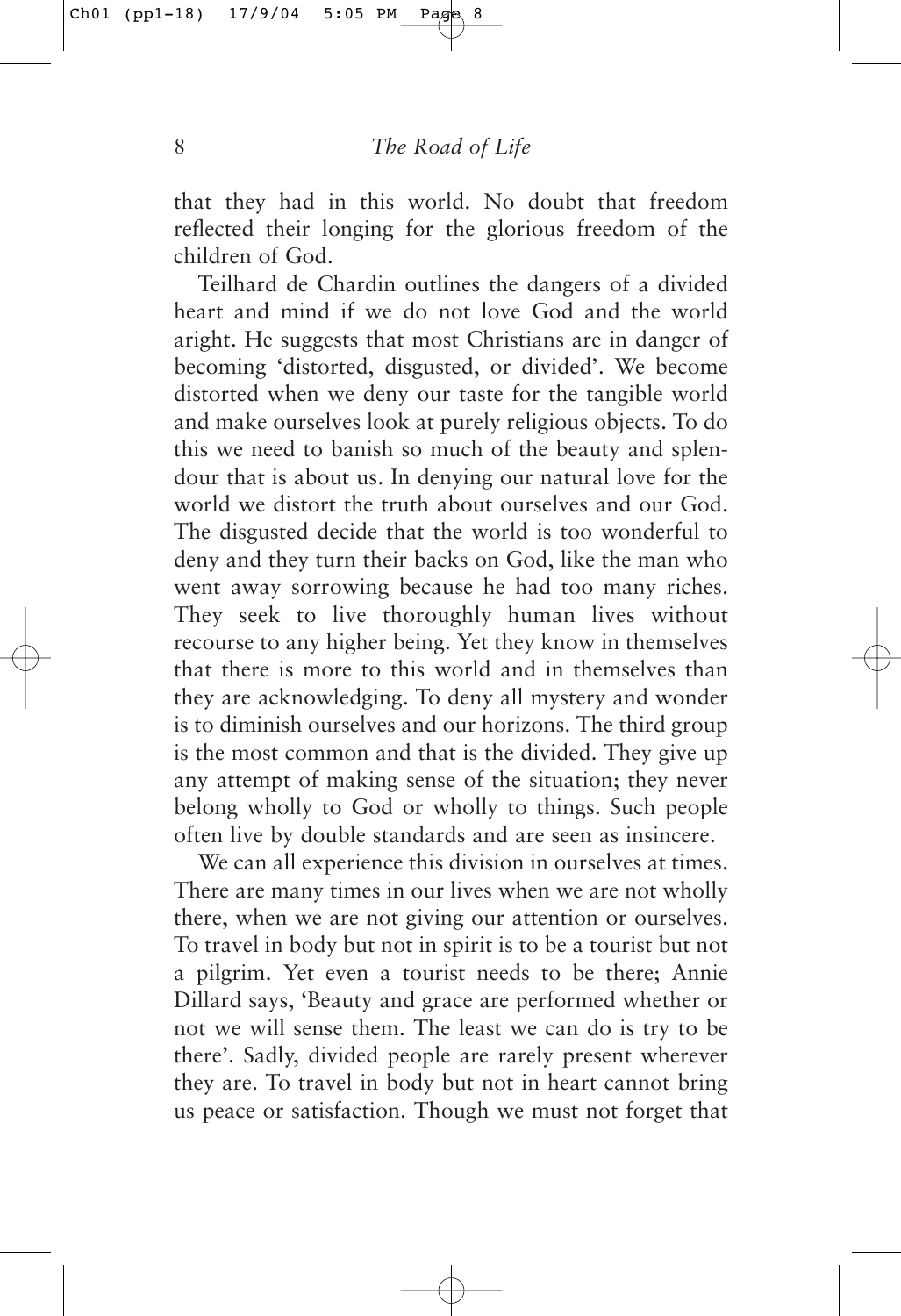the love of God seeks to break in at all times. God offers himself to us whether we are aware of it or not.

Many of the Christians who want to go on pilgrimage have been detained for a while from their journey. Christians under obligation to work, state or family may not have the freedom of movement they would like. Lack of resources or courage can prevent the beginning of pilgrimage, at other times it can be direct opposition or an anti-Christian environment. Some may even be in prison. Then, like many that have gone before them, they have to make a pilgrimage of the heart. I often suggest to people that they become 'armchair pilgrims'. When we are detained in body we are still free at heart. One prisoner said to me, 'Though my body is in prison my heart is free.' We have a freedom that no one can take from us, we are God's people and he is with us. Nothing can separate us from God or his love. We need to learn to rest in that love wherever we are, to abide in him and know that he abides in us. Then we will know that God is with us wherever the road of life takes us.

I believe that we rarely discover that the world is a holy place until we have found one holy place. Once we find one holy place there is a chance for all to become holy. Sometimes we can choose a holy place and set our sights on going there one day. We can find out as much as we can about that place and its saints. We can have pictures and icons and films about it. If we do this we need to be aware of the danger of fantasy. It is better to discover that the place where you are is holy or at least has the potential for holiness. Let God enter your heart and the place where you are. If you feel that God is far off, remember feelings are liars. 'In him we live and move and have our being.' You are in the presence of God no matter where you are. You are in the heart of God and God seeks to dwell in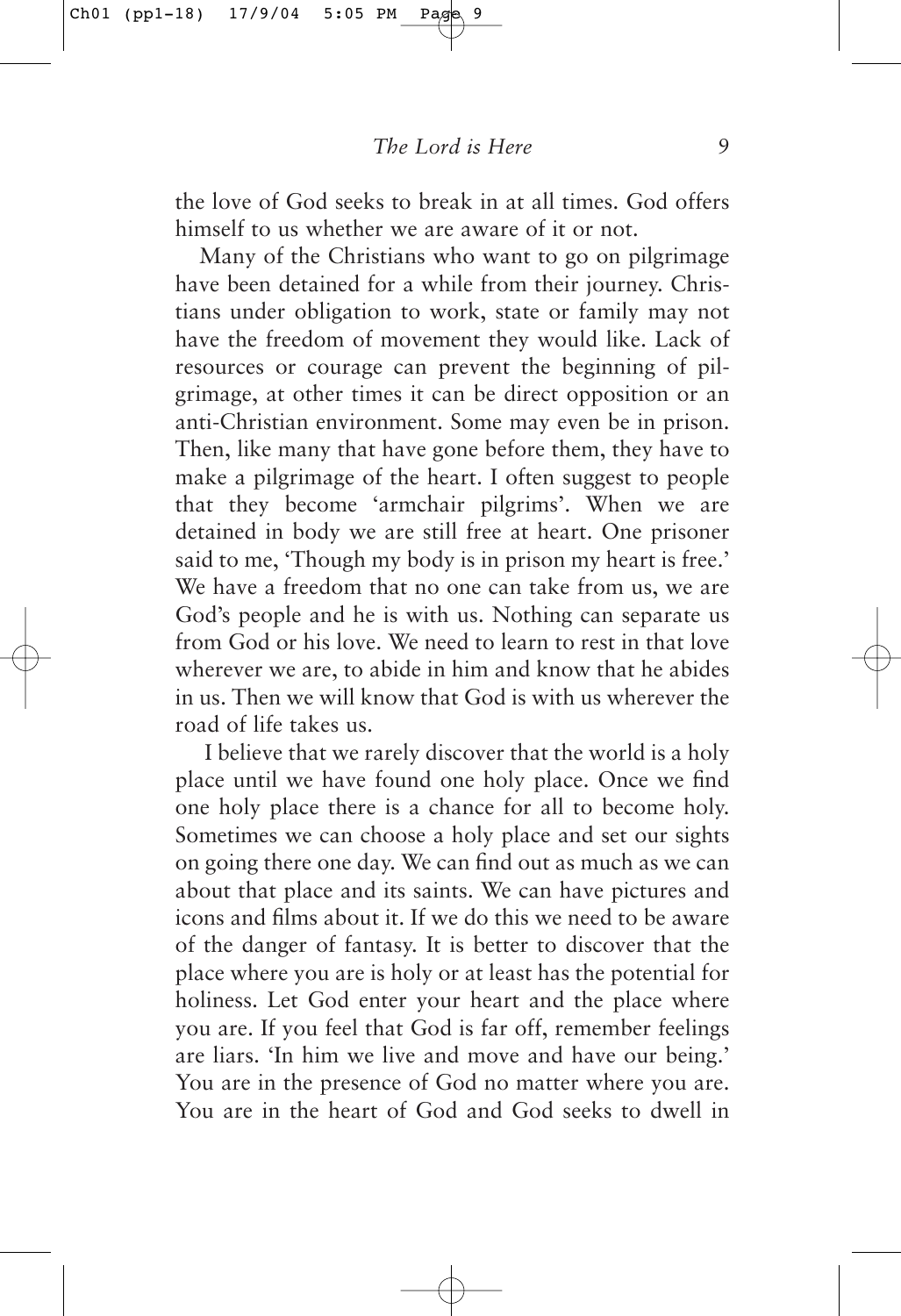your heart. Holiness comes with the territory, for the earth is the Lord's and all that is in it. You belong to God and in a wonderful way, God belongs to you.

There is a lovely legend telling of God after the Fall asking his angels where he should hide. Because man had hidden from God, God will now become hidden. A bright little angel said, 'Hide in the heaven.' 'O, no,' said God, 'for humans will always aspire to higher things and they will find me there.' A second glowing angel said, 'Well then, hide in the deep.' Again God replied, 'Human life is full of many depths and they will surely plumb the depths and find me.' The third angel had been biding his time and felt he was now on safe ground. 'Why not hide in the human heart?' God smiled at the angel and decided to do just that. God said, 'I will hide in the human heart and I am sure they will not ever seek me there.' If God is hidden from your sight, you can still find him in your heart. Learn what the Psalmist means when he makes God say, 'Be still, and know that I am God.' The young people from Slovakia travelled deeper into the heart of God while carrying God in their hearts.

If possible, get someone to teach you how to be still before God. It sounds so easy, yet it is fraught with difficulties. There are as many, if not more, dangers on the journey within as there are on any outward journey. At the very start of the journey there should be a notice saying 'Here be dragons'. To learn to meditate or to contemplate the Presence we should normally have a guide. Books can be of great help, as can music and the spoken word, but nothing can replace the careful guidance of someone who is already experienced in these matters. When we set out on any journey it is important that we know we are on the right road. The surest way to keep on the right road is to travel with someone who has been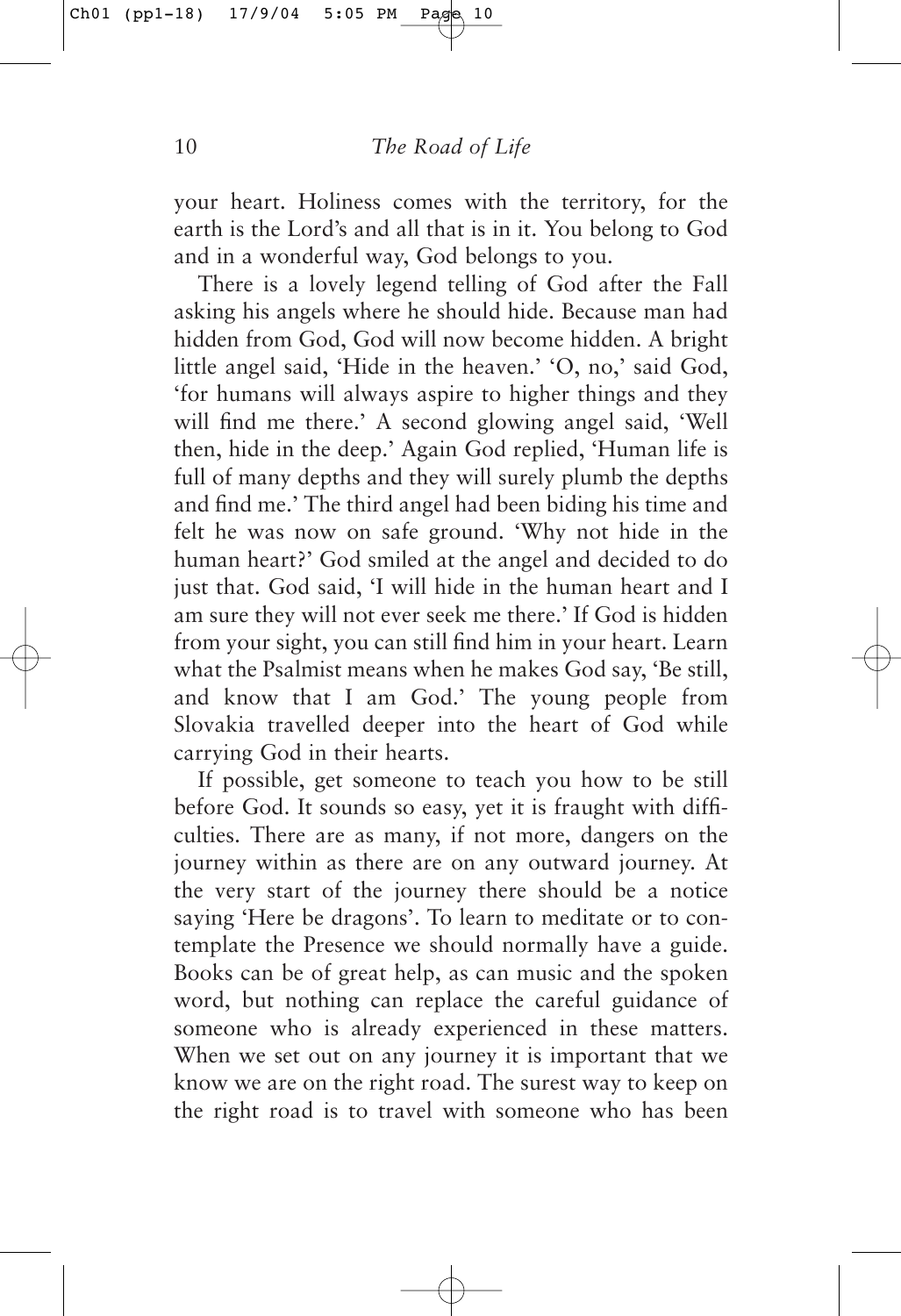down that way before us. This is true of the journey within as well as any other. Yet in some ways, because each one of us is so unique, we need to make the road as we go: our journey inwards is where no one has been before.

We need to see life and its journey as a great adventure and rejoice in its newness and mystery each day.

After my advising caution, do not be put off. Living in the awareness of the presence of God is so life-enriching. I often start my time of meditation with these words, which are attributed to St Columba:

> Alone with none but thee, my God, I journey on my way; What need I fear if thou art near, O King of night and day? More safe I am within thy hand, Than if a host did round me stand.

Travel in heart to meet your God, knowing that God is there waiting for you. Pilgrimage of the heart is something we can all practise every day.

There are pilgrims who are fortunate enough to travel both in body and spirit and to come to some holy place. When such pilgrims left home they were not always sure what they would find but they felt in their heart that he would find them and be there. The young pilgrims from Slovakia were not seeking God for they knew him. They were choosing a special place in which to give thanks to him for a new stage in their lives. They were rejoicing that the God of their heart was the God of the whole world and that he reveals himself through special places.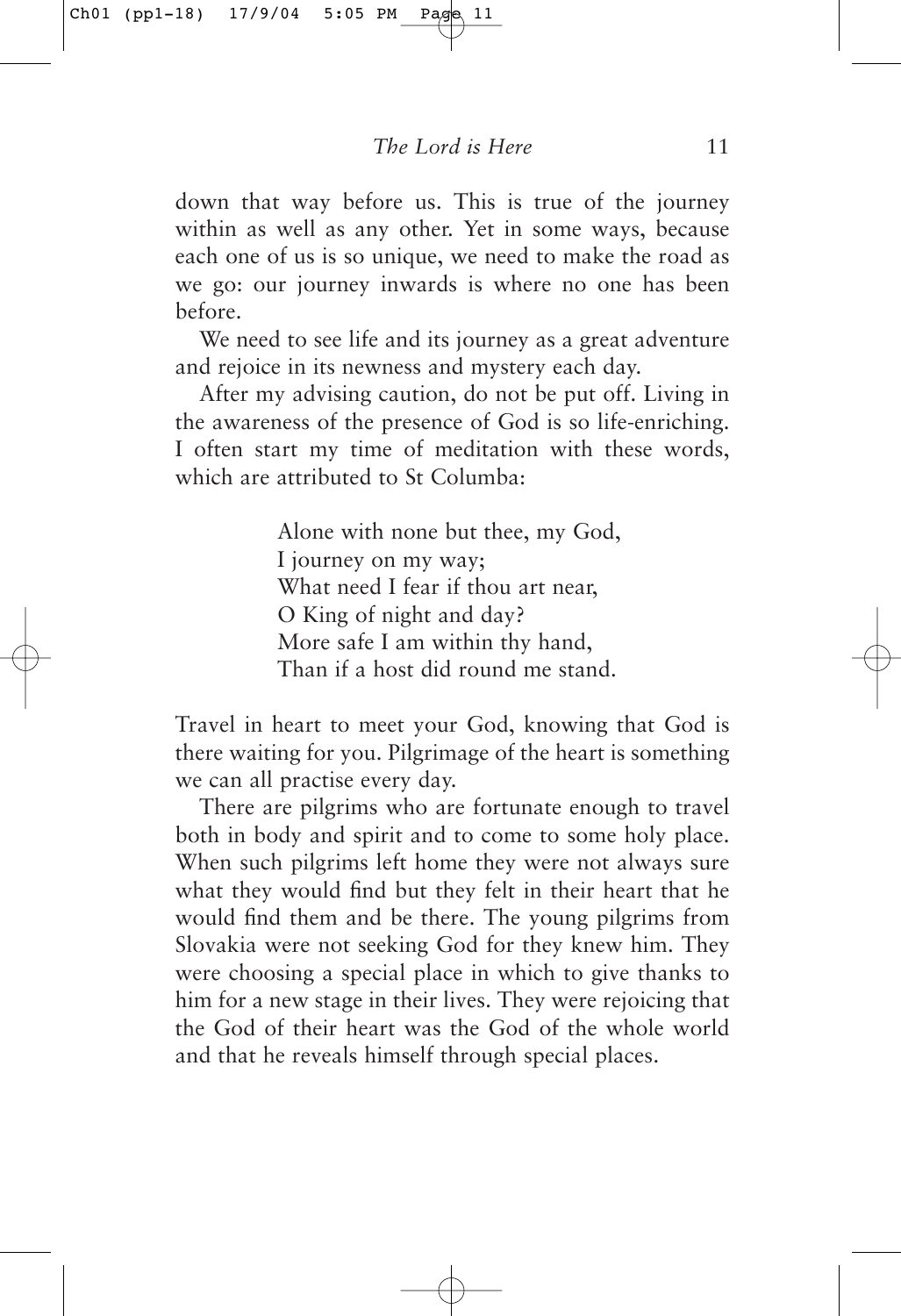## **Exercises**

1 Pray:

Kindle in our hearts, O God, we pray The flame of love that is never extinguished, May it burn in us and give light to others May we shine for ever in your presence And reflect the light of your glory Which disperses the darkness that is about us: Through him who is the Light of the World Jesus Christ our Lord and Saviour. Amen

2 Practise being aware of the presence. Remind yourself that God is with you, whoever you are. Try to do this with as few words as possible. Learn just to be there, offering yourself to God as he offers himself to you.

## 3 The 5p Exercise

One of the ways I use to centre my heart and my whole being on God is the 5p exercise. To actually make the space and desire God is to begin a pilgrimage. It is to turn to God and wait upon him who waits for us. It is a 5p exercise because each part of the exercise begins with the letter P.

Pause, Presence, Picture, Ponder, Praise.

**Pause** It is important to come with an undivided mind. Stop your activity and your need to be busy. Take time out from your schedule. Be still and quiet and place yourself in the peace of God. Let the stillness begin with your body. Relax. Check your feet, hands, neck for signs of tension. Can you really sit still? Sometimes I purposely tense up my hands, feet and face,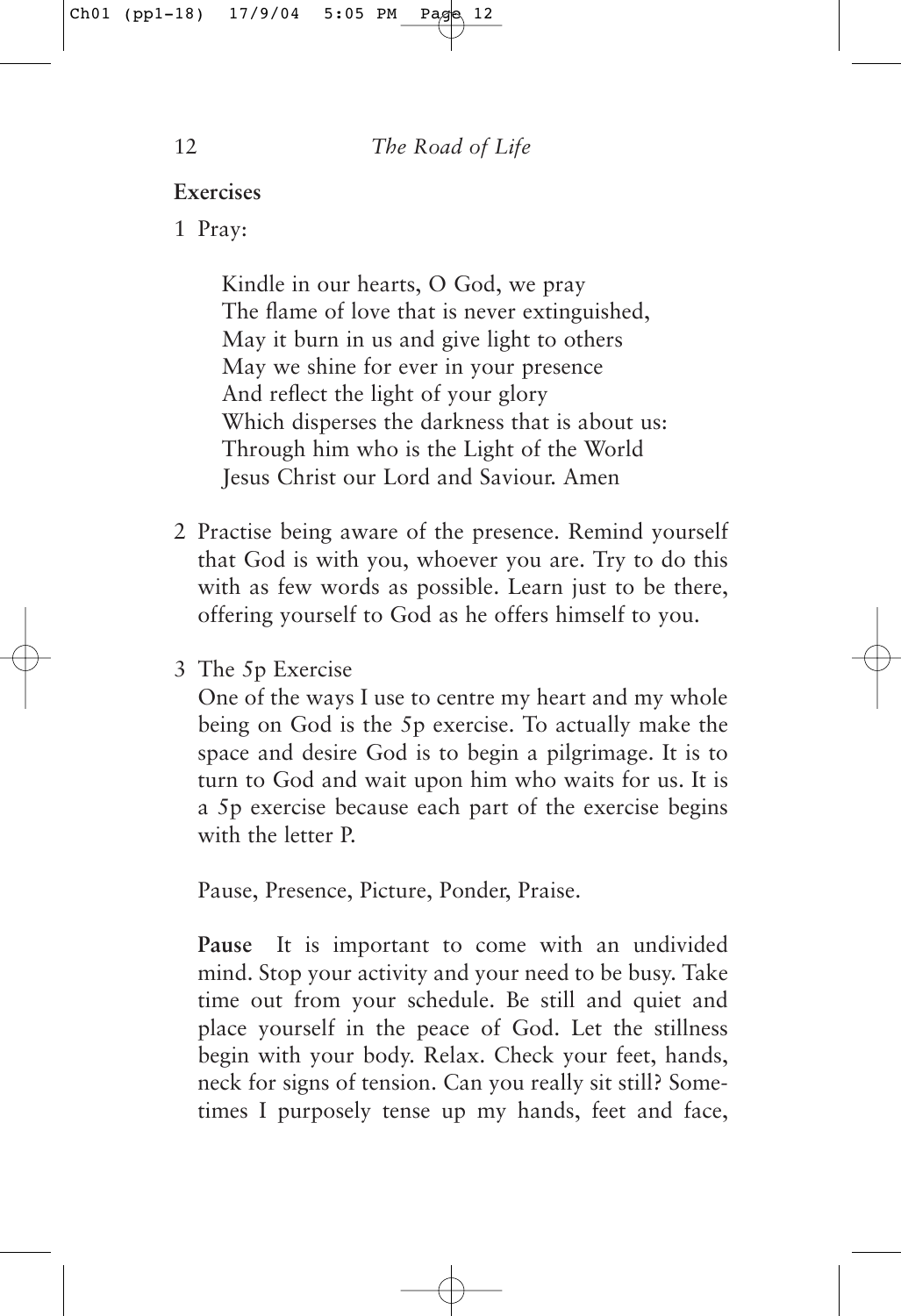screwing them all up until they almost hurt and then relax them. This helps me to know it is within my power to tense up or to relax. It is within your power to relax, so let go. Let your breathing be deep and comfortable. For a while just watch each breath and enjoy its rhythm. Now relax your mind – this is always harder. Get rid of the angst and the clutter for a while at least. I do not believe you can empty your mind, it has far too much in it to do that. Instead drop into your mind calming thoughts. Know that peace and stillness are offered to you, that God offers himself to you. You may like to repeat the word 'peace' or simply say 'Lord God' each time the mind wants to wander, and so keep the mind in check. I often begin by gently saying:

Come my Lord, my Light, my Way. Come my Lord, my Light, Come my Lord, My Lord.

Though I know God is with me, this helps me to relax into the Presence that is always there.

**Presence** We have entered the stillness to free us that we may give ourselves to God. It is important at this stage to seek to give our self to him. We may have come for another purpose, for peace, for love, for healing. God knows our needs. Before seeking a gift let us seek God: put the Presence before presents. Give your attention to God as you would a friend. Acknowledge his presence. Say, 'Lord you are . . . Lord you are here . . . You are with me . . . You have called me . . . You have asked me to come to you. Lord you are here and I come to you.' It is good to stay in the seeking of God's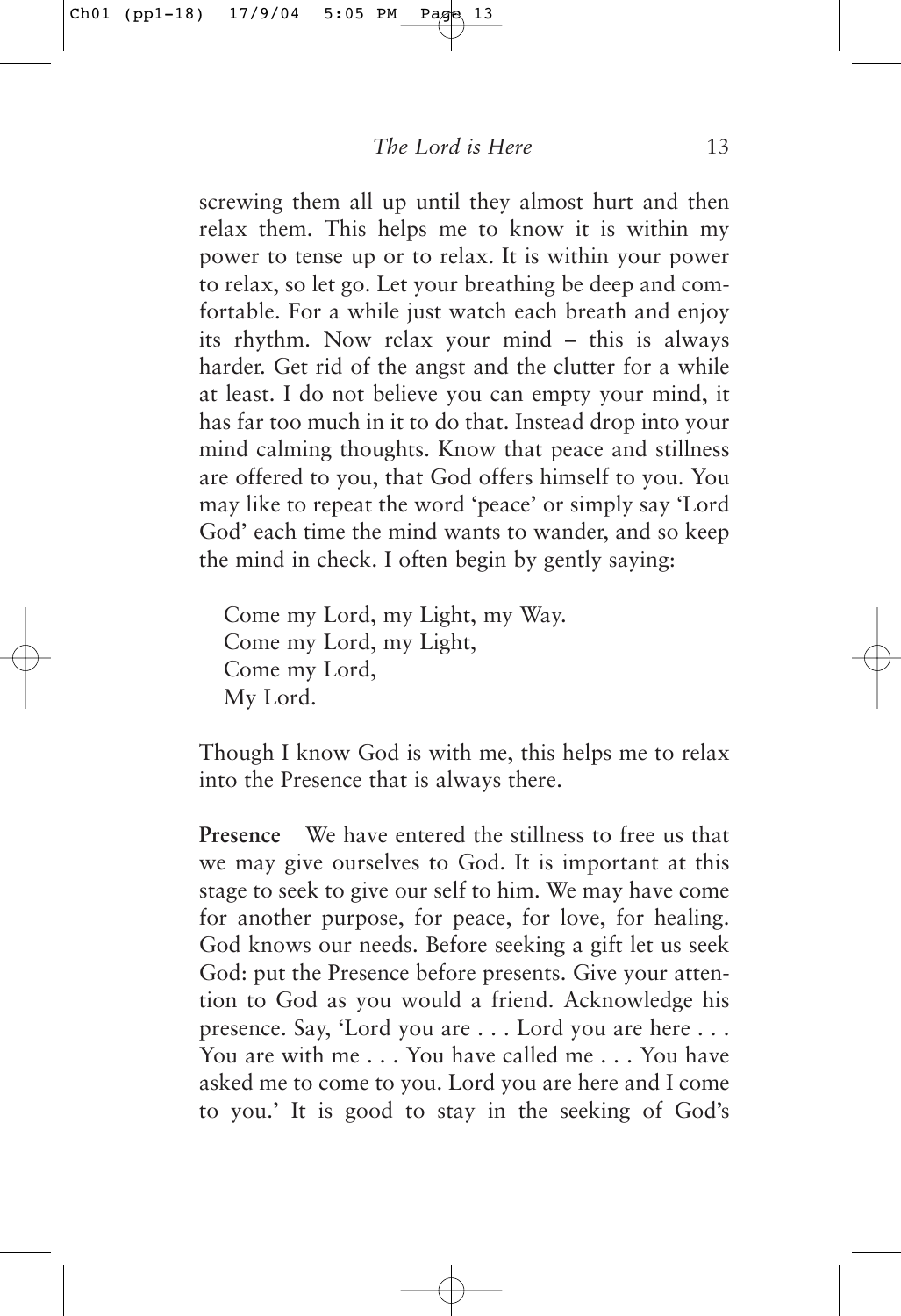awareness as long as you can. Remember God is there whatever your feelings. Sometimes all we can say is 'I know you are there in the darkness. I cannot see you or feel you, but I place myself before you.'

Picture Images are important. This is using our imagination but not imagining, rather in creating important images that will be signs and guides to us. I often choose an image from a song or a hymn, sometimes from an event in the world that reveals the working of God to me. I daily use a passage of Scripture, for here are tested images. For this reason I prefer to choose the Scripture before I start the exercise. Can I suggest you quietly read Exodus 33.12–17.

Picture Moses and the Israelites. They have escaped Pharaoh and are settling into their newfound freedom. They are living in the desert like Bedouin, they have their own kind of security and comfort. This is far better than being slaves in Egypt. They have been here for a year and are beginning to enjoy it. By now, they are familiar with the area around Mount Sinai and are learning the laws of God. God asks Moses to move and to take the people forward to the Promised Land. If they are to enter the Promised Land they will have to leave this place and comfort for the deeper desert and the unknown. Moses is not too sure. To leave security and comfort and take great risks for a promise is asking a lot. Will the people be willing to go with him? Like many, Moses is willing to do God's will but he is not sure what God's will is. He is not sure where God wants him to go. God does not offer him a map: he does not even offer a guide. He offers himself. He reminds Moses that he is ever present and rest is found in him: 'I myself will go with you, and I will give you rest.' The reaction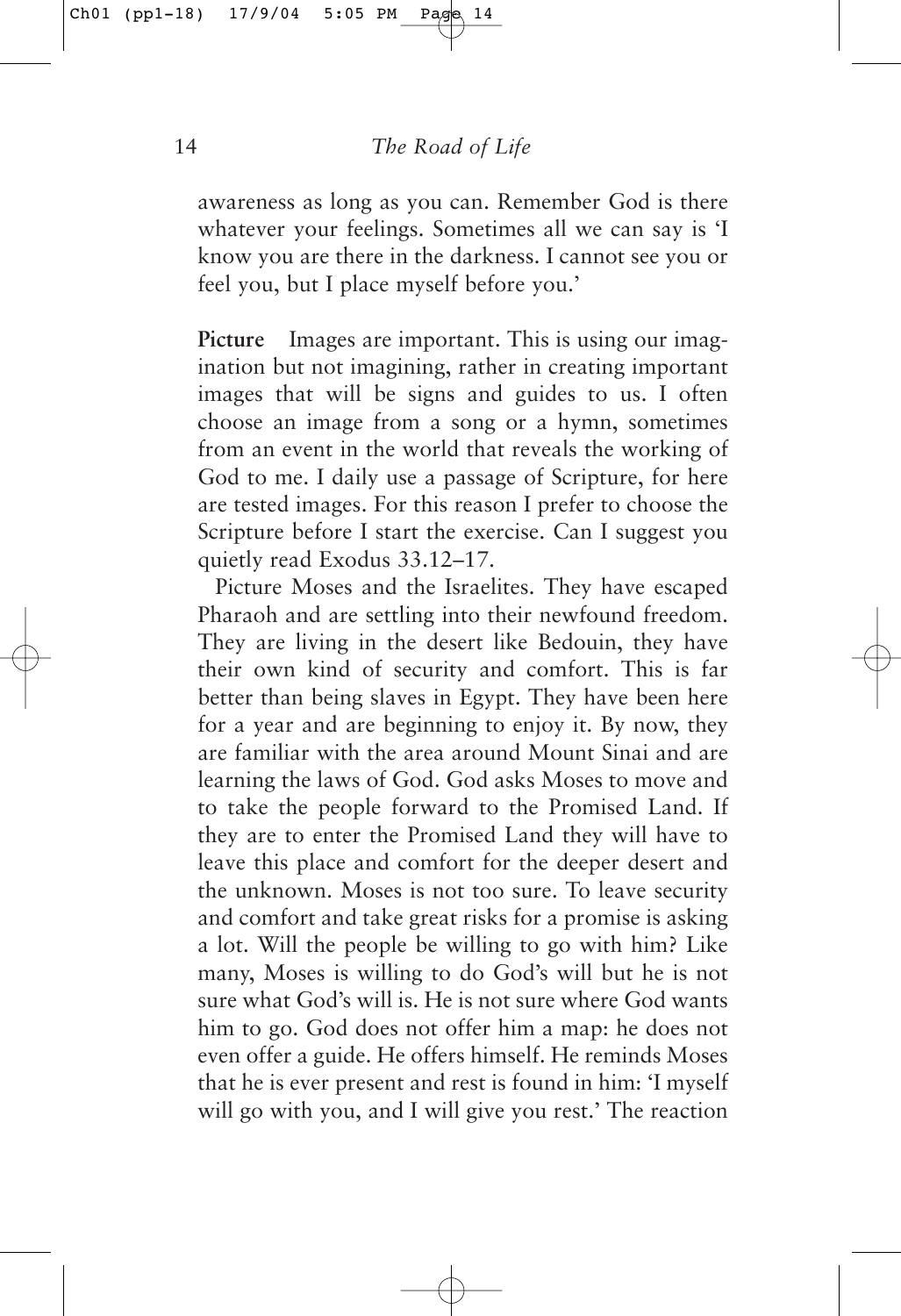of Moses is wonderfully human: 'If you were not going, do not even think of asking us to leave this place.' God then assures Moses of his abiding presence and that he will go with the Israelites.

Try and picture this scene of Moses at prayer. See him struggling as any human would with the feeling that it is time to move. Be aware of his anxiety and fear of the unknown. He has no certainties. He is not sure of the people's reaction. Will they follow him? Neither is he sure of the journey he should take. In his life there are no securities except that God is with him and will be with him wherever he goes.

**Ponder** How often do we let comfort and security prevent us from moving on? Most of us prefer the familiar and the safe. Do we see living in the Presence as a call to adventure, to be a pilgrim for the love of God?

Are there signs of unrest, boredom or frustration in your life and can you view them as a call to move on or at least to change your present way of life? How will you know what God wants of you if you do not spend time talking to him and waiting upon him?

Sometimes the impulse for movement is totally outside ourselves. If our work comes to an end or a loved one leaves us, if we need to move house or alter what we are doing we are being compelled to change. There are times when we do not seek the desert yet we find ourselves in it, or the desert within us. Then we need to know we are not alone. We need to know the abiding presence and love of God.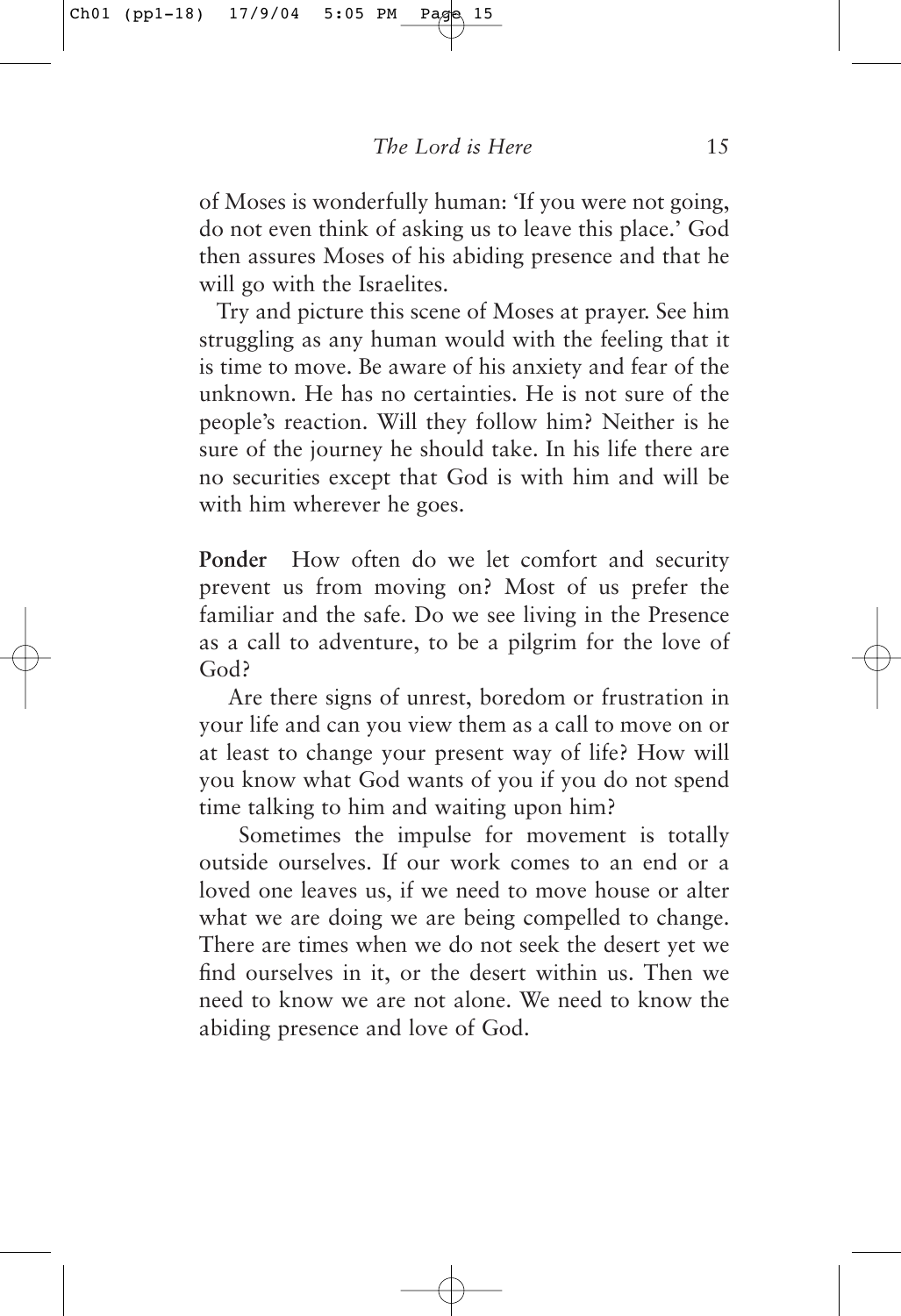**Praise** Rejoice that 'we dwell in him and he in us': that God never leaves us nor forsakes us. You might like to repeat the words attributed to St Columba:

Alone with none but thee, my God, I journey on my way; What need I fear if thou art near, O King of night and day? More safe I am within thy hand, Than if a host did round me stand.

Or end with the words of the hymn:

Guide me, O thou great Redeemer, pilgrim through this barren land; I am weak, but thou art mighty; hold me with thy powerful hand: bread of heaven, feed me now and evermore.

Open now the crystal fountain whence the healing stream doth flow; let the fiery cloudy pillar lead me all my journey through: strong deliverer be thou still my strength and shield.

When I tread the verge of Jordan, bid my anxious fears subside, death of death, and hell's destruction, land me safe on Canaan's side: songs and praises I will ever give to thee.

> (W. Williams, 1717–91; Welsh, translated P. and W. Williams)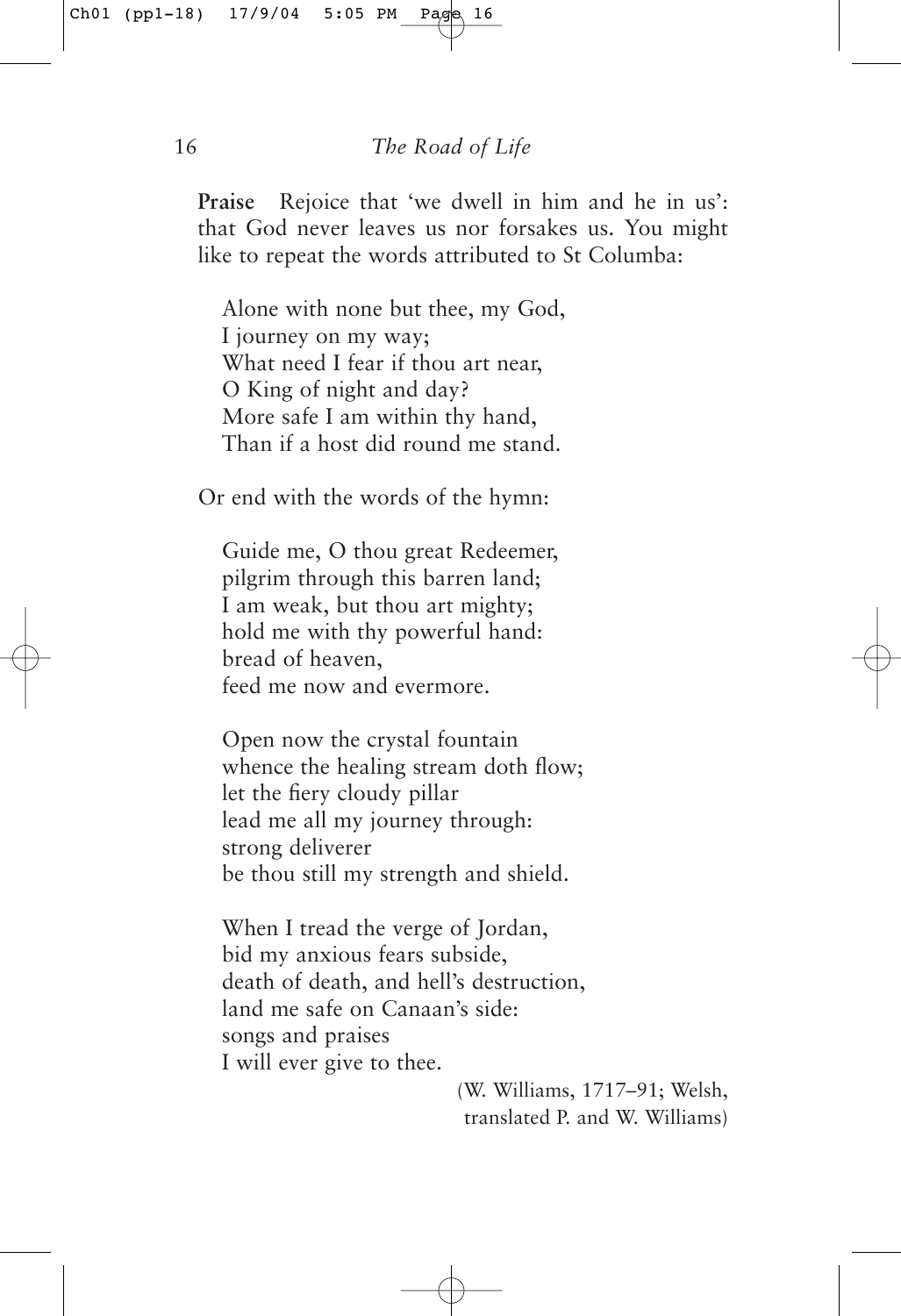4 Know that God seeks your love and offer yourself to him throughout the day.

Lord:

How do I love thee? Let me count the ways. I love thee to the depth and breadth and height my soul can reach, when feeling out of sight for the ends of being and of ideal grace. I love thee to the level of every day's most quiet need, by sun and candlelight. I love thee freely as men strive for right; I love thee purely, as they turn from praise. I love thee with a passion put to use in my old griefs, and with my childhood faith. I love thee with a love I seemed to lose with my lost saints – I love thee with the breath, smiles, tears, of all my life! And, God, if thou dost choose I shall love thee better after death. (Elizabeth Barrett Browning, adapted in

*The SPCK Book of Christian Prayer*, 1995, p. 61)

Eternal God, the light of the minds that know you, The joy of the hearts that love you, The strength of the wills that serve you; Grant us so to serve you that we may truly love you, So to love you that we may freely serve you, To the glory of your holy name.

(Fifth-century Gelasian Sacramentary)